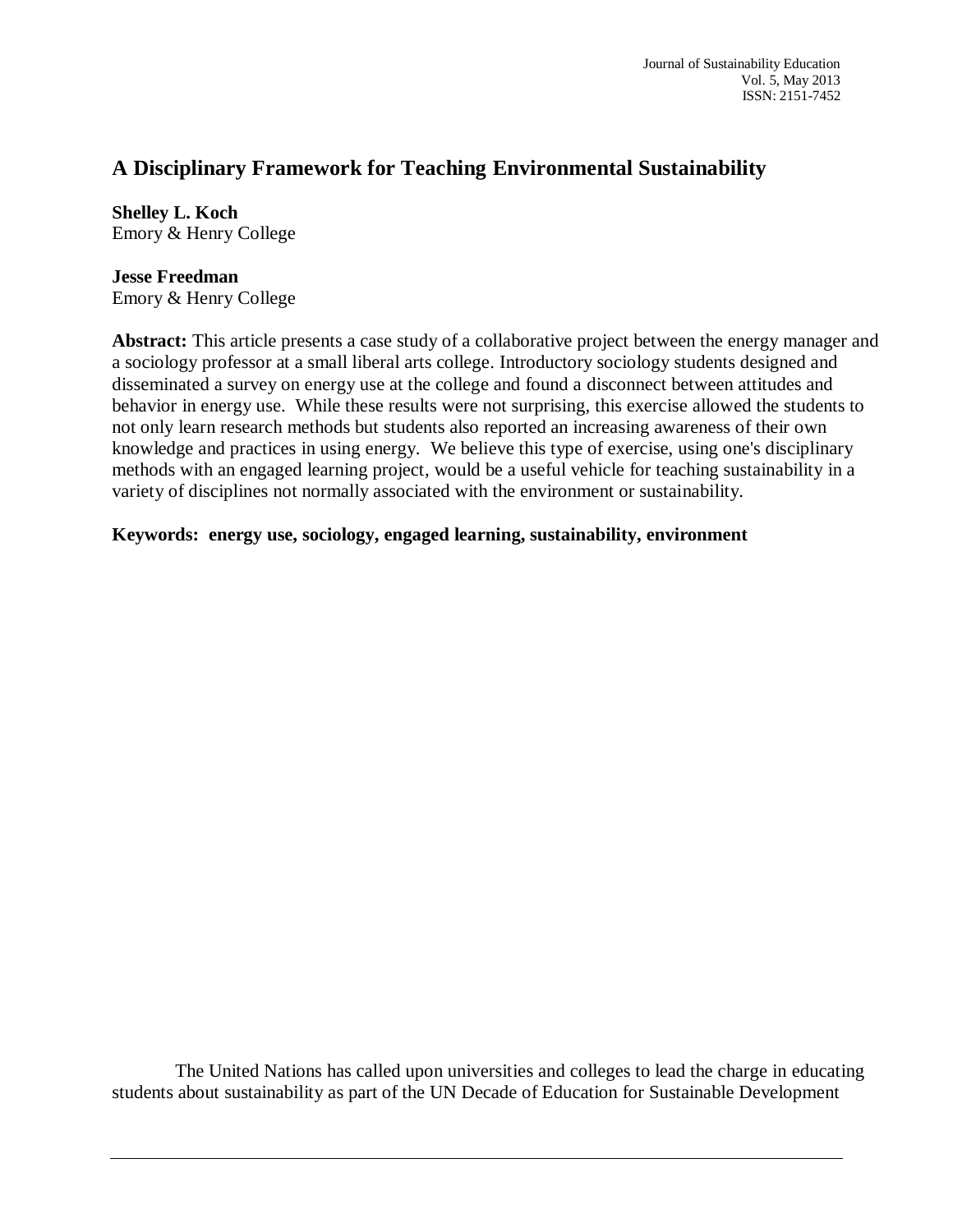(UNESCO, 2005). However, incorporating sustainability education in the higher education curriculum can be tricky without campus-wide coordination. Without administrative support, such as faculty development or other training incentives, professors are often left without guidance, especially those who may be interested but aren't sure about the scope of sustainability or how to teach it (*Sustainability: A Journal of Record*, 2009).. At our small, liberal-arts college in rural Virginia, one significant challenge in teaching students about any aspect of sustainability is the lack of a collaborative effort or institutional support for environmental education in the core curriculum in addition to a general apathy for environmental issues from the student body. We argue that by utilizing the core methodology of one's discipline, professors and instructors can integrate elements of sustainability in the higher education classroom in many diverse courses and disciplines and on campuses without a sustainability focus. We also argue that engaged and transformative teaching is more conducive to student learning than traditional classroom pedagogy. In this paper we describe one collaborative project between a sociology professor and the energy manager designed to increase student's awareness of how energy is used on campus and knowledge of research methods, as well as provide the energy manager with data to design future energy conservation projects.

Introduction to Sociology is a freshman survey course and often one of the largest classes on our campus. Given the number of topics that must be covered over the course of the semester, little time is left for substantive or in-depth discussion on any of the topics. One way to make space for sustainability education is to couple it with the discipline's central concepts or core topics. This introductory course is an especially important class to incorporate sustainability education because of the numbers of students enrolled; it is also important to engage students in environmental issues at the beginning of their college careers. In the fall of 2012, a sociology professor at Emory & Henry College and the college's energy manager met to discuss ways to collaborate on a mutually beneficial project. The primary activity was the design, dissemination, and analysis of a survey to measure behaviors, attitudes, and perceptions of energy use on campus. Half the class of 30 students would design and implement a survey, the other half would interview faculty and staff and students about these same issues. The objectives of this project were three-fold: the survey would orient the energy manager to the perspective and behaviors of the faculty and students on campus, sociology students would learn research methods and practice these skills, and the students would become familiar with energy use terminology and conservation issues.

This project went beyond traditional classroom pedagogy. Typically, students would read a textbook chapter or article, discuss it and take a test at the end. Engaging in a community-based research project as we are describing allows students to engage with environmental issues in a more experiential and collaborative way. This type of community-based or action research follows from Boyer's (1990) call for more engaged scholarship on the part of students and faculty. Experiential education can take many forms such as direct engagement and volunteering, public policy advocacy, public education efforts, among others. We categorize our project as community-based research, in which students and faculty undertake research projects in collaboration with community-based organizations to address needs/questions identified by the community (Strand, et.al. 2003). The energy manager represents a community stakeholder in that his mandate is to bring the campus community closer to carbon neutrality by 2036. The scholarship of teaching and learning has shown that more engaged learning, such as community-based research, can lead to increased civic participation (Marullo and Edwards 2000) and higher rates of information retention (Lewis 2004). One of our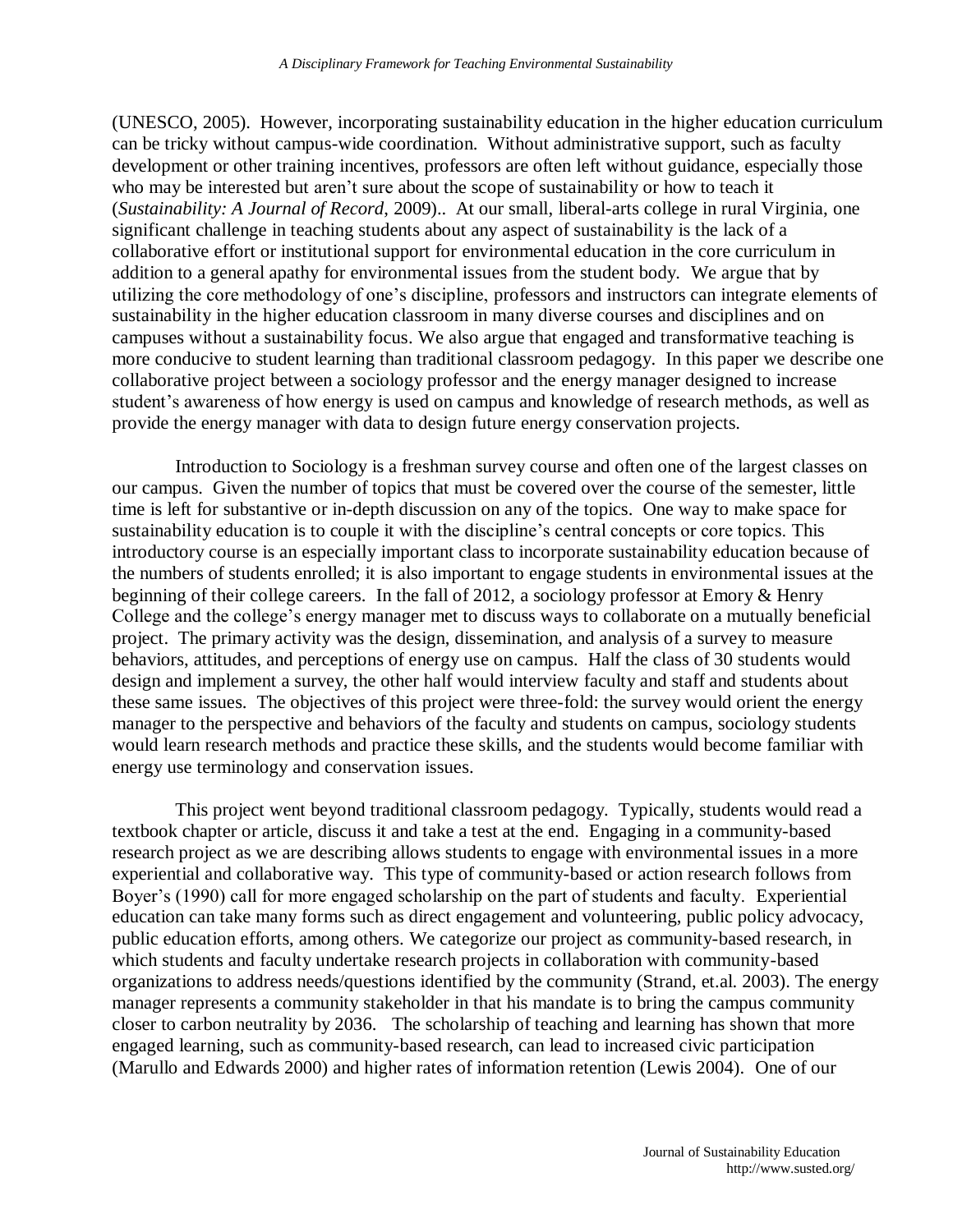implicit goals was for students to become more thoughtful consumers of energy as well as more aware of the nuances of research process.

To educate themselves on how much energy everyday devices use and the consequences energy use patterns on environmental problems on a global scale, students read several articles on these issues. Students were also assigned readings on survey and interview methods. Students were then given a choice as to which method they would like to work with, either survey or interviews, and the professor then put students in groups of four to create surveys and interview schedules.

The survey was designed in a participative process. Several class sessions were held to discuss possible questions and the reasoning behind them. The design process was an excellent teaching tool and facilitated an active discussion about methodology in a class of otherwise taciturn students. Each group submitted 5-10 sample questions, and the resulting bank was edited by the professor and energy manager. Redundant questions were culled and the remaining ones were edited to ensure internal consistency of the survey. The final questions were then proposed to the class, and a discussion was held to choose response scales and question ordering. Students took full ownership of this process, and the discussion of which questions to include and the best wording was one of the most lively of the semester. The final survey consisted of 26 questions that covered a range of behaviors and attitudes toward energy use on campus. The qualitative interview questions attempted to get more detailed information about these same issues. Both research instruments are included as Appendix A and B.

The survey was administered online using Survey Monkey. It was emailed to faculty and staff and posted on E&H's Facebook page for alumni responses. Additionally, students were asked to personally send the survey to 10 people. This was done as an experiment to increase student response rate, with the idea that personal emails would be more convincing than batch emails. The level of response appears to indicate that this tactic was effective. A total of 203 survey responses were collected, with the majority coming from students (69%). Faculty, staff and alumni also responded, each representing 10% of total respondents. The limitations of the survey's statistical significance were discussed during the design process and students learned about data validity and making assumptions based on a non-random survey. In the end, though, this project was focused on process rather than the end-product, which is the ultimate goal of experiential or transformative learning (Burns 2011).

The survey results highlighted some of the challenges facing many campuses: the behavior impact gap. More than 70% of faculty, staff, alumni, and students responded positively to the question "I am willing to make changes to reduce my energy consumption." When asked later in the survey if they try to limit the amount of time they spend in the shower, the percentage of all groups responding positively dropped significantly. The most prominent decline was among students, with less than 40% agreeing that they try to limit the amount of time spent in the shower.

This question is indicative of the broader challenges with encouraging sustainable behaviors on college campuses across the country. Respondents tended to reply positively when the statement is about hypotheticals including things they think they do or would be willing to do in the future. But when the focus of the question turned to current behaviors, there was a significant decline in positive response. Survey respondents often respond in ways to avoid embarrassment or present a positive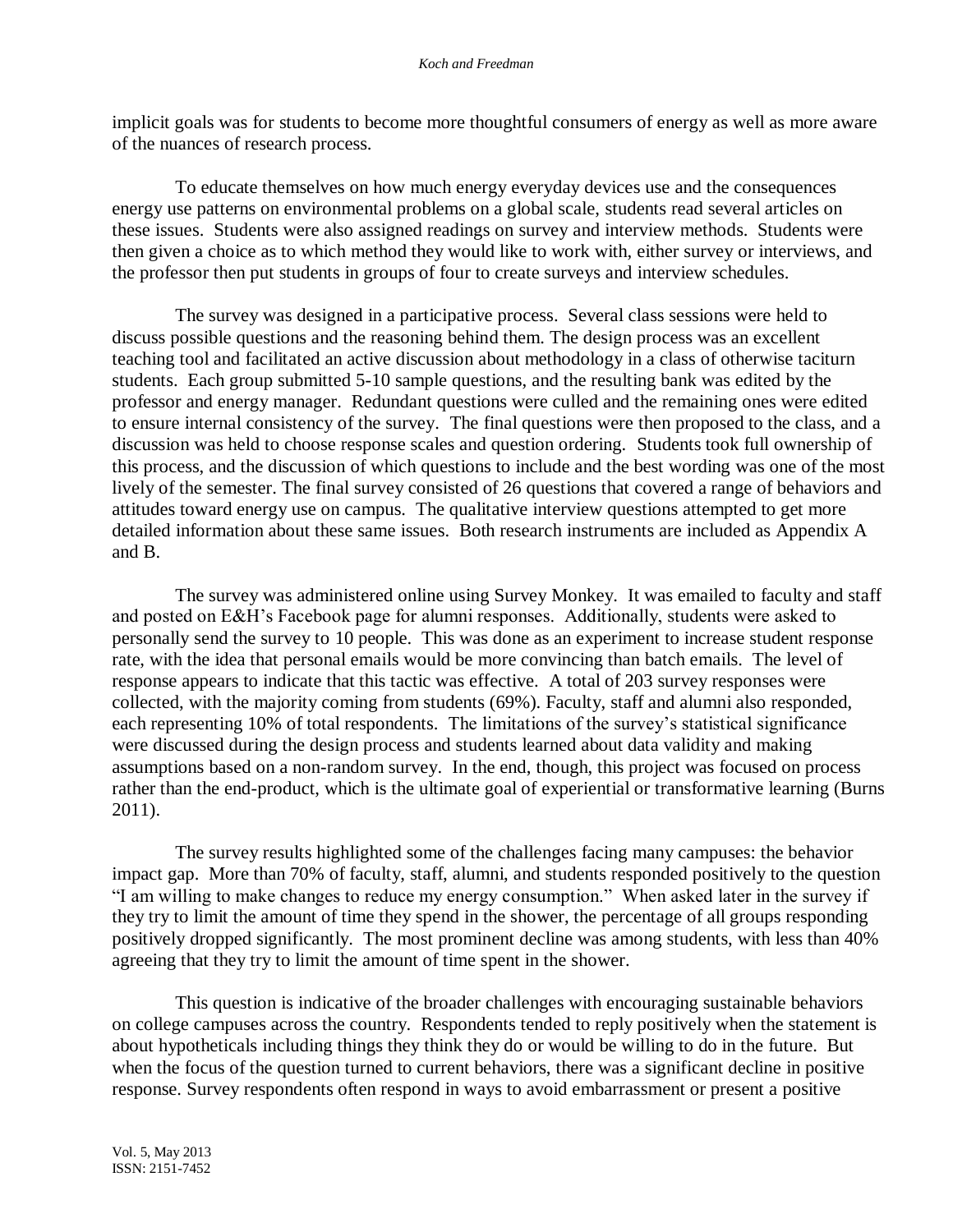image, which could be one potential explanation for this result (Fisher 1993). Further study is needed to better understand this discrepancy.

Another surprising result of the survey focused on the basic energy knowledge proxy question, "in our region, our primary fuel source for electricity is." Students were much less likely to answer this question correctly, with less than 60% choosing the correct answer compared to 75% for other groups. This discrepancy was slightly less when class standing was considered; while less than 50% of freshman answered correctly, more than 75% of seniors were able to choose the right answer. This could potentially be attributed to academic maturation, but it is difficult to pinpoint where students would learn about environmental issues in general and energy use in particular. The college offers few courses outside of the natural sciences in which this information is covered in any systematic fashion and again points to the lack of a coordinated environmental education effort.

This survey proved to be an effective means for not only teaching survey design and methodology, but also to teach basic aspects of energy use and awareness. Students reported they gained valuable insight into the research process. One student said,

"I learned how important it is for sociologists to gather enough information. If they don't get enough information then their data doesn't mean much. Now it makes sense why projects take so long to complete." Another student said "The main thing I learned about the research process is that in order to make interpretations you must have a lot of data to analyze and present…doing this project was no easy task."

At the same time they stated learning more about research methods, the students also reported learning more about energy use and sustainability in general. At the most basic level, students learned how their energy gets delivered to them. More than half the class in a pre-test could not identify the energy source (coal) that powers their college. In the reflection summaries, many replied that one thing they learned about was energy on campus was "Emory & Henry gets its energy from a coal plant." Another student learned "...our campus is heated by water running underground through the campus."

Students were also shocked that they (indirectly) paid for energy through their tuition. Since they do not see a bill or statement, they assumed it was free. "I did not know I was paying for energy use. It makes sense, but I just didn't realize I was paying for energy costs."

Students reported learning more about energy conservation because of the project. One student "… learned that a lot of energy is wasted in ways that require minimal effort to prevent, such as leaving chargers plugged in." This new knowledge led to some behavioral changes for a few students, such as this one who said "…I find myself being more aware of leaving lights, computers, printers, etc. on when not in use." This process highlighted some gaps in student knowledge, both in energy awareness and survey design. Students did, however, report a greater recognition of the interconnection between different stakeholders on campus such as students, facilities and the energy manager. More importantly, students in the course became educated consumers of surveys and learned to think critically about how researchers collect and analyze data. An educated and critical public is crucial in the consumption and interpretation of scientific knowledge, an issue no more relevant than in the recent climate change debates.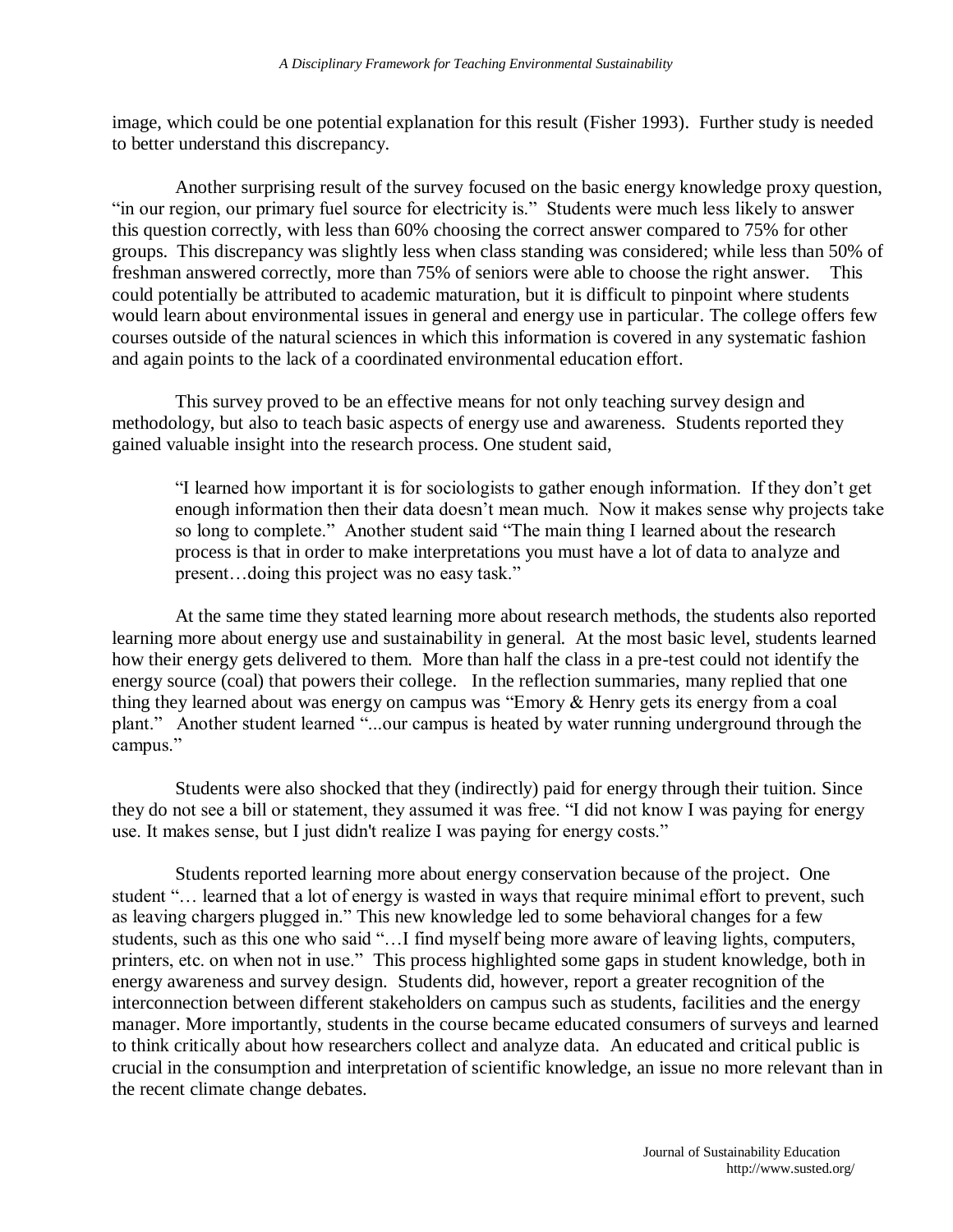Even beyond individual awareness, some students could generalize the analysis and recognize the difficulty in changing individual behavior environmental behavior. For example, one student said, "I also learned that implementing energy conservation policies into a college and incentivizing/motivating students to conserve energy is really difficult and complex." Another said, "I learned that people tend to say they care about energy conservation more often than they actually do things to reduce their energy consumption. A lot of people would say they cared about energy conservation, but then they would say that they were not willing to limit their shower time or that they would still choose convenience over conservation."

#### **Conclusion**

This community-based research project proved an effective means for teaching survey design and methodology as well as teaching energy awareness in an institutional environment lacking a comprehensive commitment to sustainability education. Students reported they learned how energy is delivered on campus and how difficult the survey process is. A few students even reported they will make behavioral changes based on the project. For the energy manager, the survey provided a baseline for the behaviors and attitudes toward energy conservation on campus, and suggested a direction for further study to determine the best strategies for effecting behavior change. A longitudinal study tracking students' behaviors and knowledge for their entire college career would help fill in some of the gaps in the data.

This technique of using one's disciplinary skills coupled with a case study or project is an adaptable framework that can be incorporated into myriad disciplines. The intent of these engaged pedagogical projects is to lower barriers and broaden the reach of sustainability education on campus by building on the strengths and core principles of academic disciplines not associated with sustainability and to engage students in more meaningful ways with greater impact than traditional classroom practices. These types of projects better prepare our students for making decisions, collaborating and creating systemic solutions—skills necessary for facilitating sustainable change.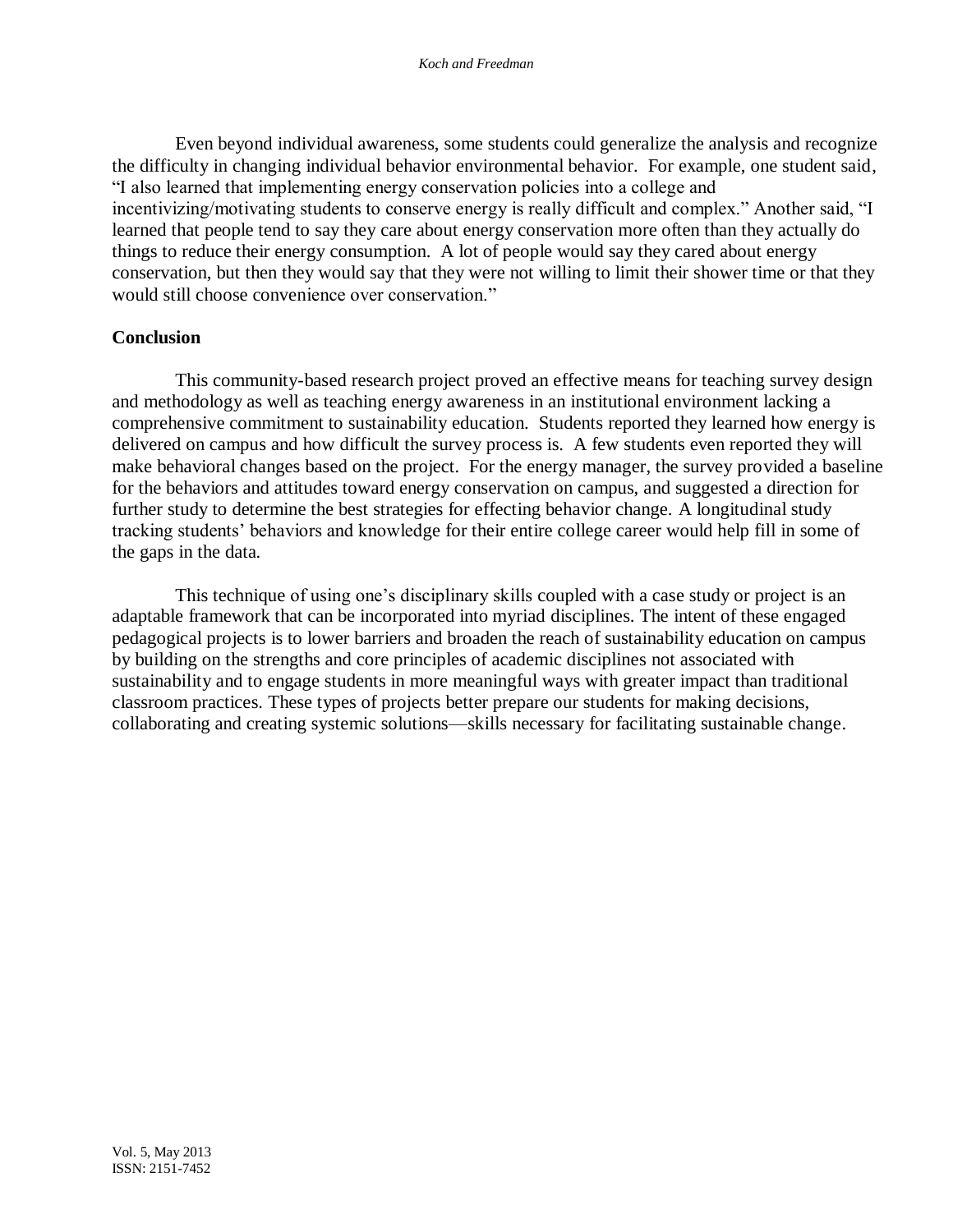### **Works Cited**

Arbuthnott, Katherine D. 2009. Education for sustainable development beyond attitude change. *International Journal of Sustainability in Higher Education* 10( 2): 152-163.

Boyer, Ernest. 1990. *Scholarship Reconsidered: Priorities of the Professoriate*. The Carnegie Foundation for the Advancement of Teaching.

Burns, Heather. 2011. "Teaching for Transformation: (Re)Designing sustainability courses based on ecological principles." *Journal of Sustainability Education* (2).

Fisher, Robert J. 1993. "Social Desirability Bias and the Validity of Indirect Questioning." *Journal of Consumer Research* 20(2):303–15.

Lewis, Tammy. 2004. "Service Learning for Change? Lessons from a Liberal Arts College." *Teaching Sociology* Vol. 32(1):94-108.

Marullo, Sam and Bob Edwards. 2000. From Charity to Social Justice: The Potential for Community-University Collaboration For Social Change. *American Behavioral Scientist* 43: 895.

Strand et. al. 2003. *Community-based Research and Higher Eduction: Principles and Practice*. San Francisco: Jossey-Bass.

United Nations Educational, Social and Cultural Organization (UNESCO). 2005. UNESCO and Sustainable Development. Paris: UNESCO.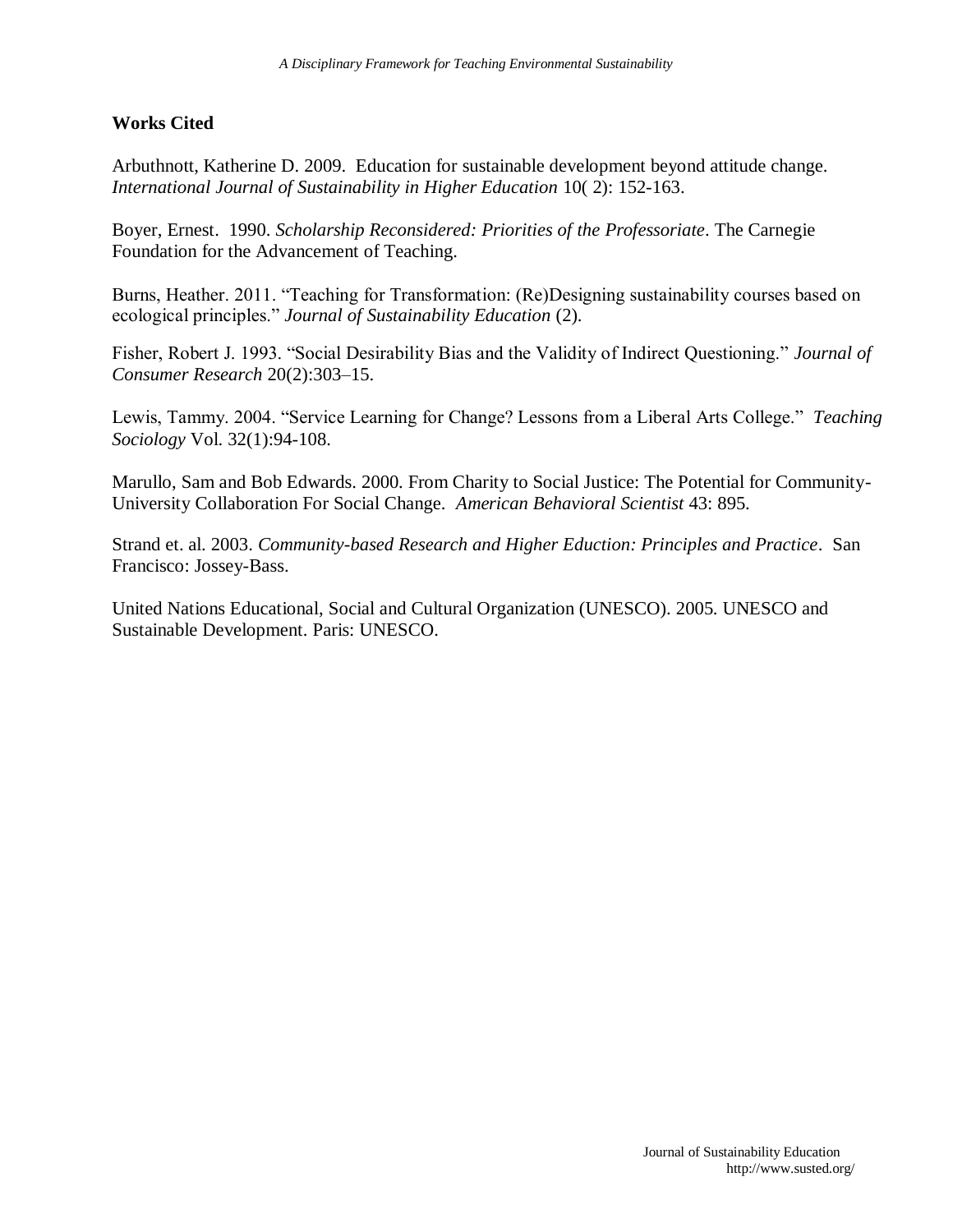## **Appendix A: Interview Questionnaire, Energy Use Research Project**

What is your position on campus: Student Staff Faculty If student,

> What year are you in school? What is your major? Where do you live? What type of community did you come from? Do you own/drive a car? Gender: Female

### Habits:

- 1. What are the major ways you use energy on campus?
- 2. In what ways do you conserve or try to conserve energy on campus?
- 3. Did your family conserve energy? If so, in what ways?
- 4. Has this affected the way you use energy now?

Knowledge:

- 5. By what process does the college get our energy?
- 6. How do you think the college pays for energy?
- 7. If you knew how much energy cost and how much you are paying for it, would it change your behavior? Do you think it would change your friends' behavior?

#### Attitudes/Perceptions:

9. Do you feel like you can make a difference environmentally by using less energy? Why or why not? Does this attitude affect your willingness to conserve energy or to educate yourself on these issues? Who or what has influenced your views on energy conservation? In what ways? Do you think the way energy is used affects the environment?

Open-Ended Questions:

- 13. What would be the most creative way to get students to turn off the lights?
- 14. What makes you remember to turn off the lights?

15. If you could change anything with energy conservation on this campus, what would it be and how would you do it?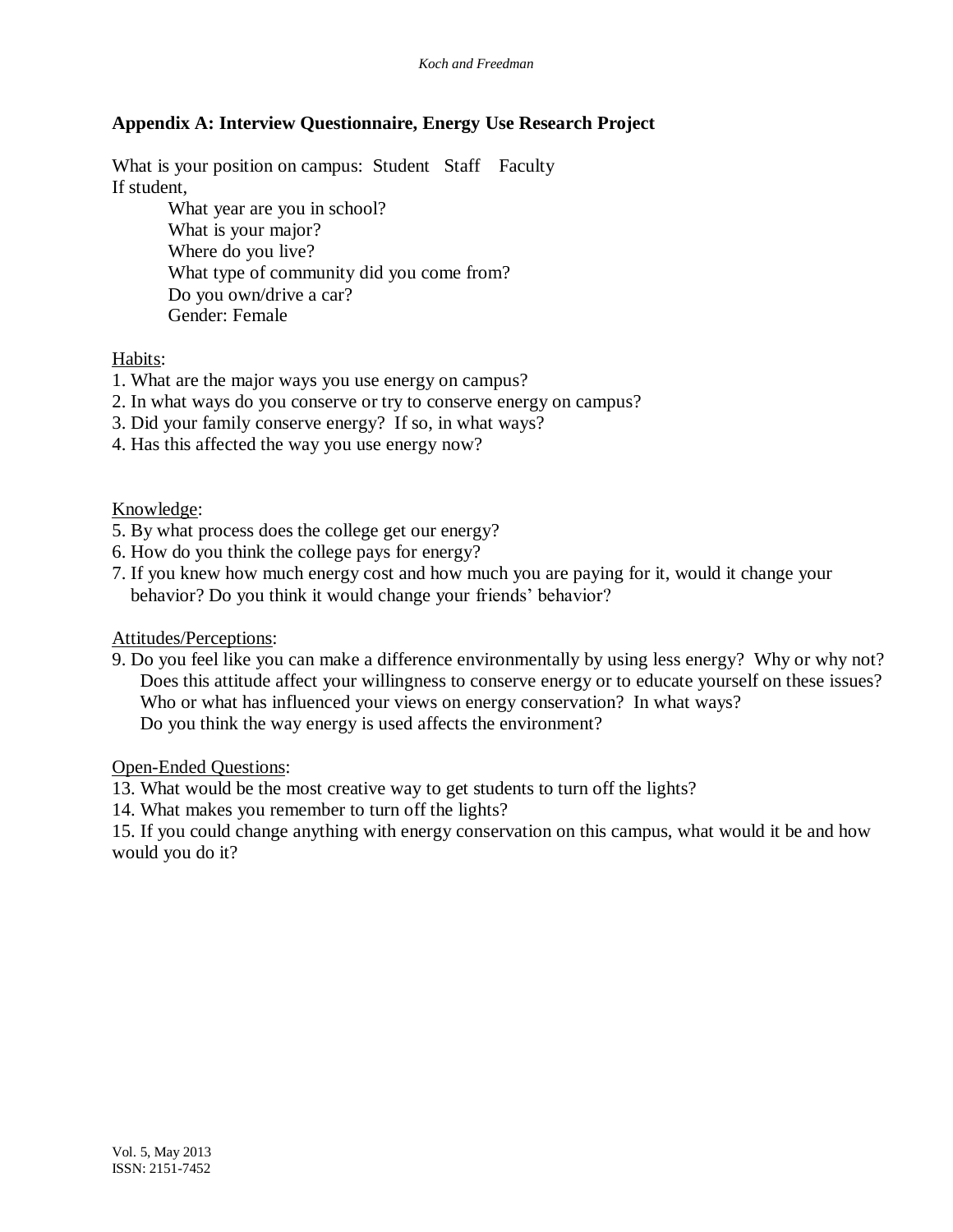## Appendix B: Campus Survey, Energy Use Research Project

Where do you live?

- mlj In college-owned housing
- In college-owned housing<br>In a rented house/apartment off-campus **in I** In a rented house<br>In a house I own
- 

Other (please specify)

- 2. Which statement best describes how you get around on campus?<br>
Mostly walk/bike
- 
- **Mostly walk/bike**<br>**Walk/bike and drive equally mlj** Walk/bike an<br>**Mostly drive**
- 
- 3. Which of these best describes where you grew up?<br>
Urban
- malje Urban<br>mlj Rural
- 
- mlj Suburban
- 4. In this region, our primary fuel source for electricity is<br>  $\Box$  Coal
- 
- mlj Coal<br>mlj Natural Gas mlj Natural<br>mlj Nuclear
- mlj Nuclear<br>mlj Hydro
- 
- mlj Don't know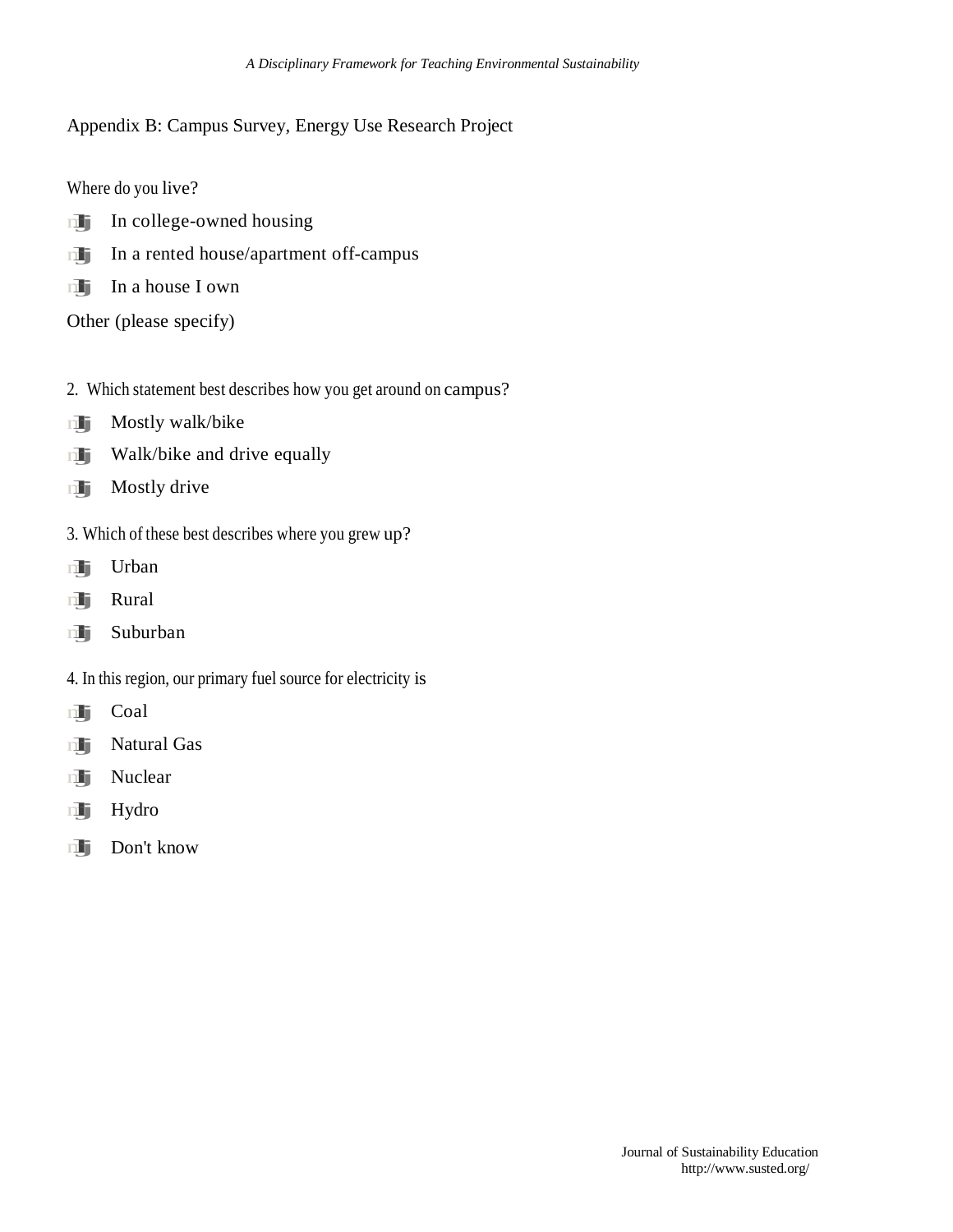5. Please choose the answer that best describes how you feel about the following statements.

|                                                                             | <b>Strongly Agree</b> | Agree | Neither Agree<br>Nor | Disagree | <b>Strongly Disagree</b> |
|-----------------------------------------------------------------------------|-----------------------|-------|----------------------|----------|--------------------------|
| I care about energy<br>conservation                                         |                       |       | Disagree             |          |                          |
| Recycling is important to<br>me                                             |                       |       |                      |          |                          |
| I feel that I have made an<br>impact on the college's<br>energy consumption |                       |       |                      |          |                          |
| I care about climate<br>change                                              |                       |       |                      |          |                          |
| I care more about energy<br>conservation since I started<br>college         |                       |       |                      |          |                          |
| I am willing to make<br>changes to reduce my<br>energy consumption          |                       |       |                      |          |                          |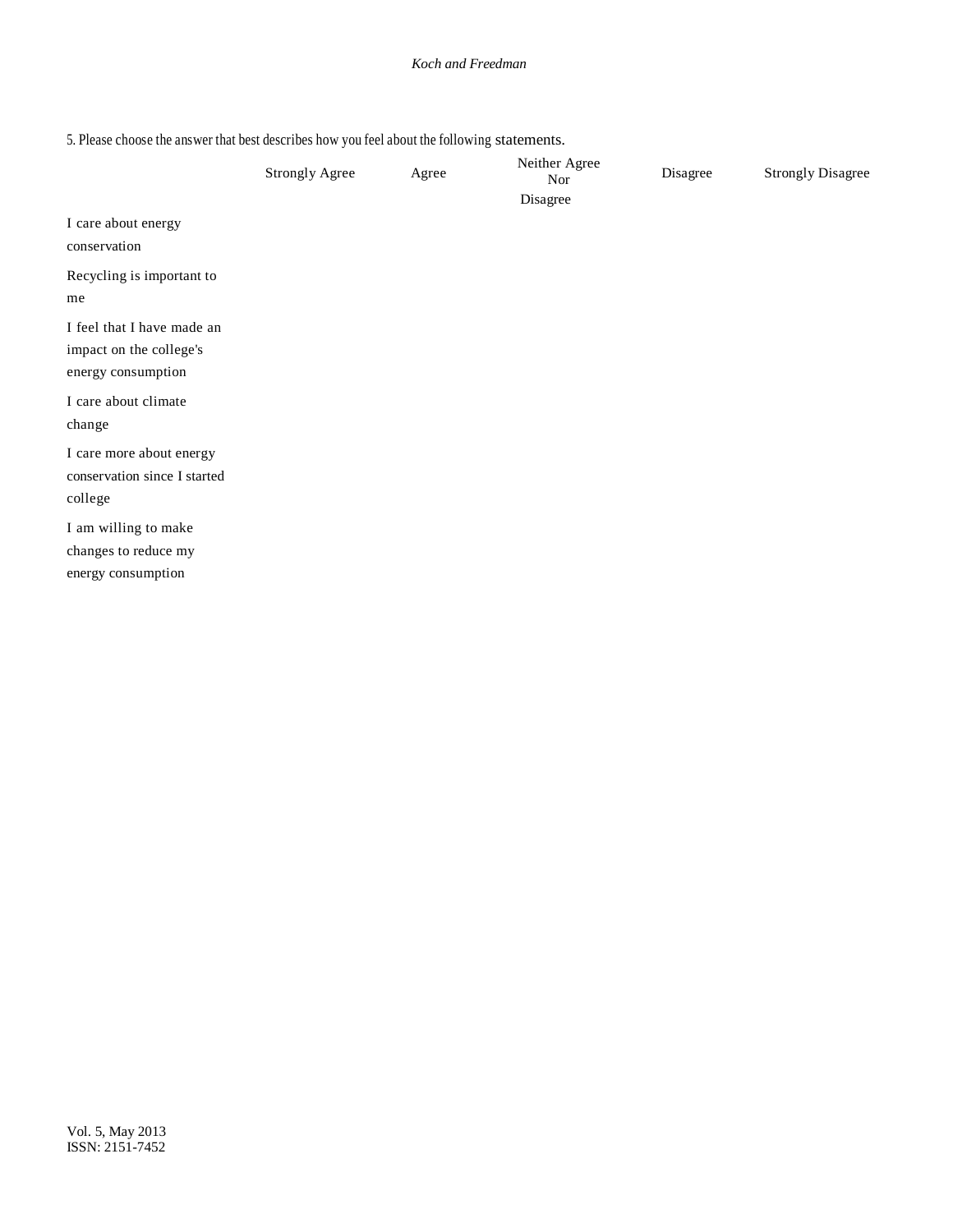- 6. Do you have a thermostat in your room or office?<br> **The S** Yes
- mlj Yes<br>mlj No
- 
- mlj Don't know
- 7. If yes, what temperature range do you keep it at in the winter?<br>
Above 75
- $\frac{1}{\sqrt{1}}$  Above 75
- mlj 70-75<br>mlj 65-70
- 
- $m$  Below 65
- **nli** Don't know
- $\mathbf{m}$  I can't adjust my thermostat
- 8. Do you turn the lights off when leaving a room for more than 5 minutes?<br>Almost never
- 
- **nlight** Some of the time
- **nlinks** Some of the time<br>**Most of the time nli** Most of the time<br>**nli** Almost always
- 
- 9. When you go to sleep, do you leave electronic devices (computer, lights, stereo, etc.)
- on?
- mlj Yes mlj Yes<br>mlj No
- 
- 10. Growing up, did your parents remind you to conserve energy and water, like turning off the faucet when you brush your teeth or closing the fridge door?<br>
Yes
- mlj Yes<br>mlj No
- 
- mlj Can't remember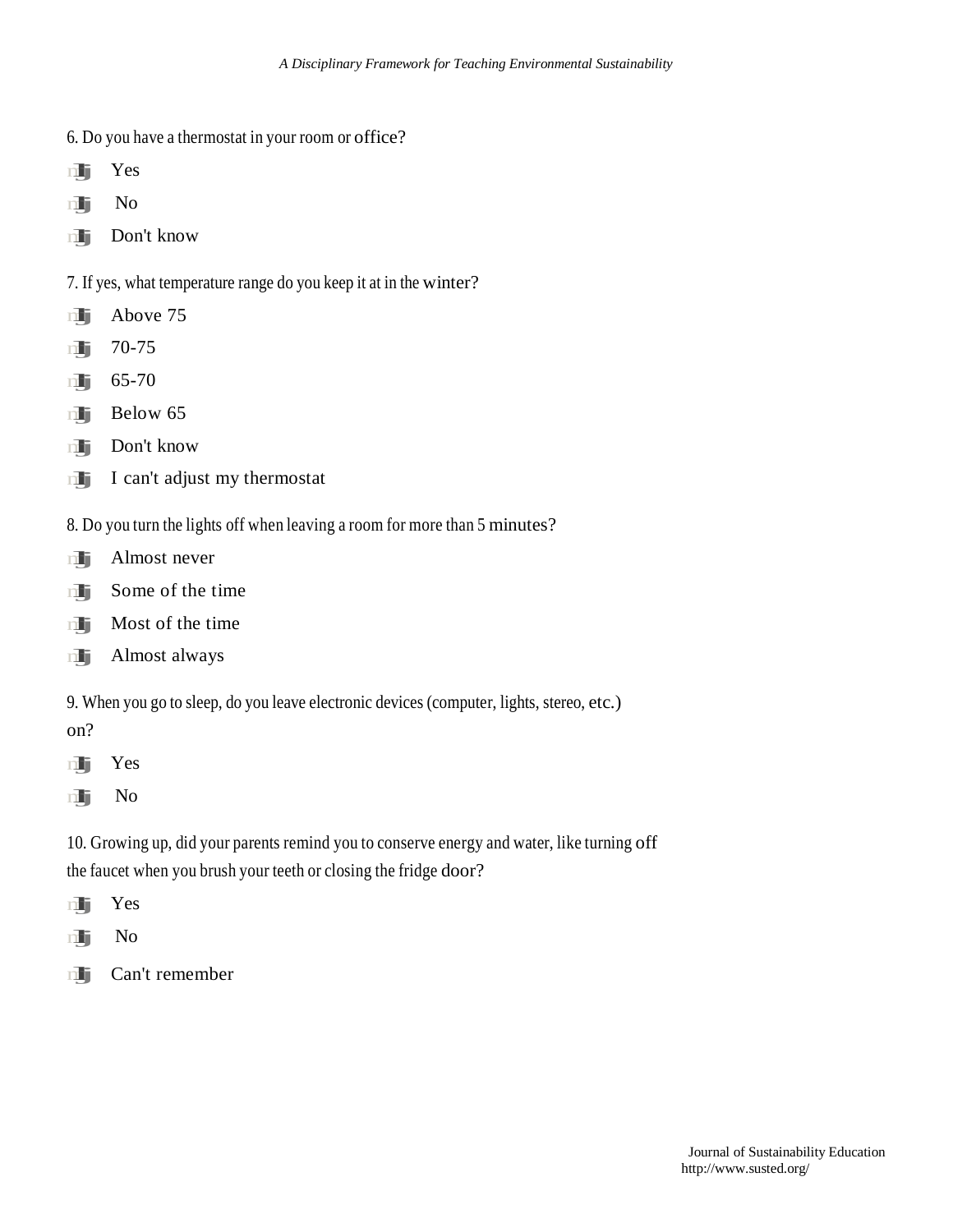# 11. Please choose the answer that best describes how you feel about the following statements.

|                                                                            | <b>Strongly Agree</b> | Agree | Neither Agree<br><b>Nor</b> | Disagree | <b>Strongly Disagree</b> |
|----------------------------------------------------------------------------|-----------------------|-------|-----------------------------|----------|--------------------------|
| I consider myself<br>knowledgeable about<br>environmental issues           |                       |       | Disagree                    |          |                          |
| Before throwing something<br>away, I check to see if it can<br>be recycled |                       |       |                             |          |                          |
| I try to limit the length<br>of time I am in the<br>shower                 |                       |       |                             |          |                          |
| Given the choice, I would<br>pick convenience over<br>conservation         |                       |       |                             |          |                          |
| I would like to know more<br>about how much energy the<br>college uses     |                       |       |                             |          |                          |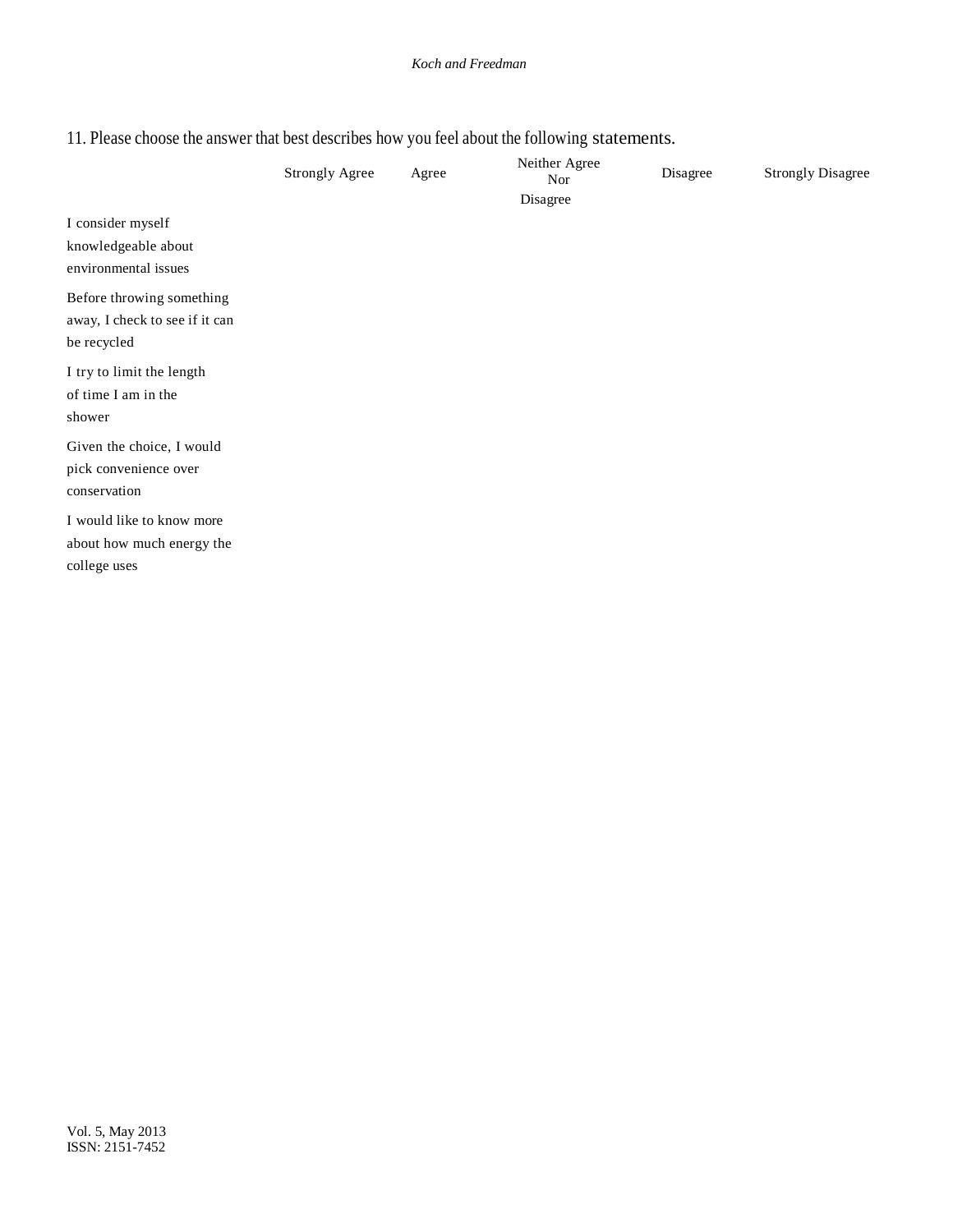- 12. What is your gender?<br> **Male**
- 
- mlj Male<br>mlj Female
- 13. What is your relationship to the college?<br>
Student
- **nlj** Student<br>**nlj** Faculty
- 
- n**li** Facu<br>n**li** Staff
- m**lij** Staff<br>mlij Alumni

Other (please specify)

- 14. If you are a student, which best describes you?<br> **Freshman**
- 
- **mlj** Freshman<br>**1917** Sophomore
- mlj Sopho<br>mlj Junior
- mlj Junior<br>mlj Senior
- mlj Graduate
- 15. What is your race/ethnicity?

Check as many as apply.

- $e$  White
- **E** Black or African-American
- **fec** American Indian or Alaskan Native
- $\epsilon$  Asian
- **Fec** Native Hawaiian or other Pacific Islander
- **e** Hispanic

Other (please specify)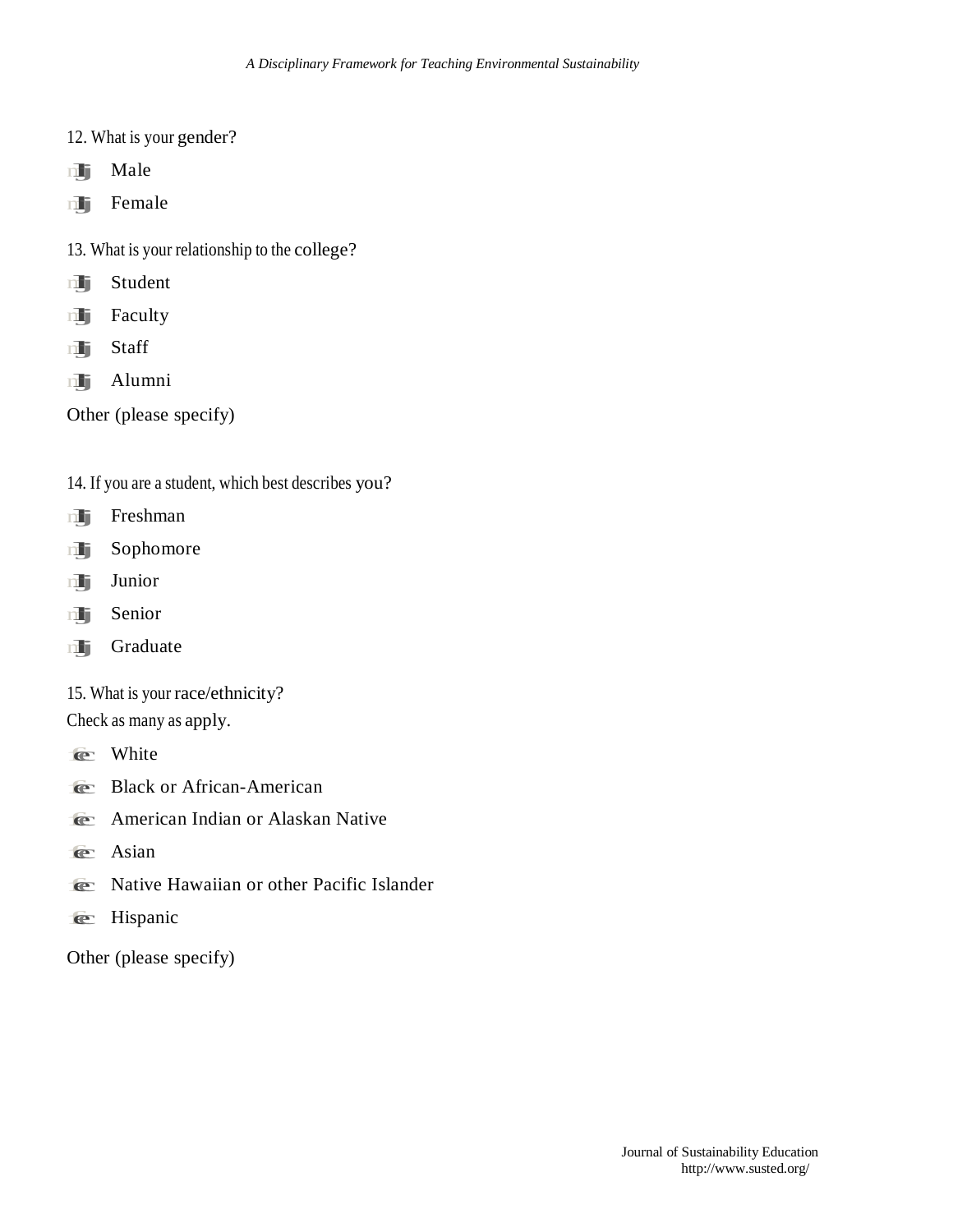- 16. Which best describes your political affiliation?<br>
Republican
- 
- mlj Republican<br>mlj Independent
- mlj Libertarian
	- mljDemocra